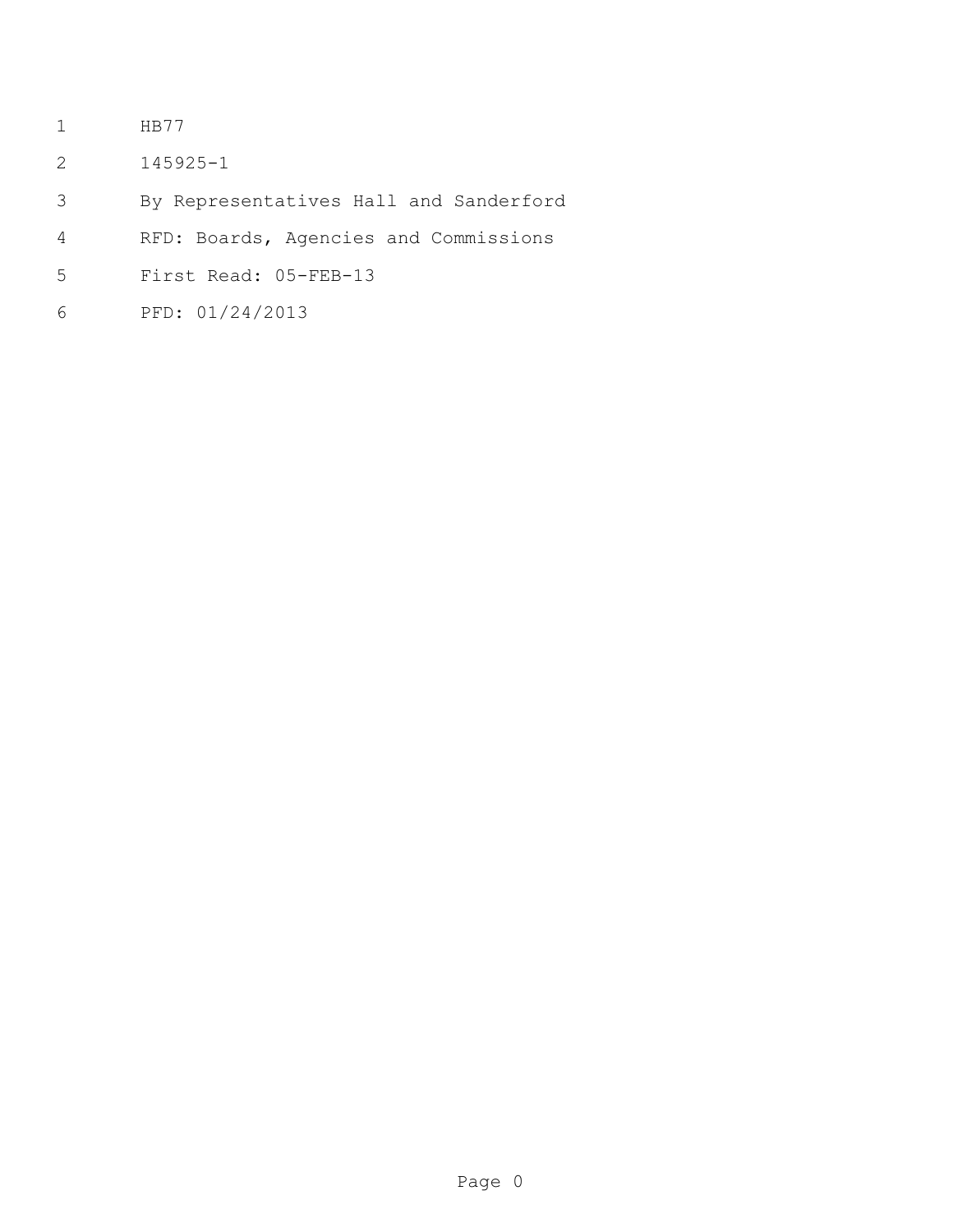| $\mathbf 1$    | 145925-1:n:11/13/2012:KMS/tan LRS2012-5389 |                                                         |
|----------------|--------------------------------------------|---------------------------------------------------------|
| 2              |                                            |                                                         |
| 3              |                                            |                                                         |
| $\overline{4}$ |                                            |                                                         |
| 5              |                                            |                                                         |
| 6              |                                            |                                                         |
| 7              |                                            |                                                         |
| 8              | SYNOPSIS:                                  | Under existing law, termination dates are               |
| $\mathsf 9$    |                                            | established for enumerated state agencies. The          |
| 10             |                                            | agencies are periodically reviewed by the Alabama       |
| 11             |                                            | Sunset Committee. After the review process is           |
| 12             |                                            | completed, the committee prepares its                   |
| 13             |                                            | recommendations for the agencies to the Legislature     |
| 14             |                                            | in the form of sunset bills which either continue,      |
| 15             |                                            | terminate, or continue with modification each           |
| 16             |                                            | agency reviewed.                                        |
| 17             |                                            | This bill would provide for the continuance             |
| 18             |                                            | of the Alabama State Board of Landscape Architects      |
| 19             |                                            | until October 1, 2017.                                  |
| 20             |                                            |                                                         |
| 21             |                                            | A BILL                                                  |
| 22             |                                            | TO BE ENTITLED                                          |
| 23             |                                            | AN ACT                                                  |
| 24             |                                            |                                                         |
| 25             |                                            | Relating to the Alabama Sunset Law; to continue the     |
| 26             |                                            | existence and functioning of the Alabama State Board of |
| 27             |                                            | Landscape Architects until October 1, 2017.             |